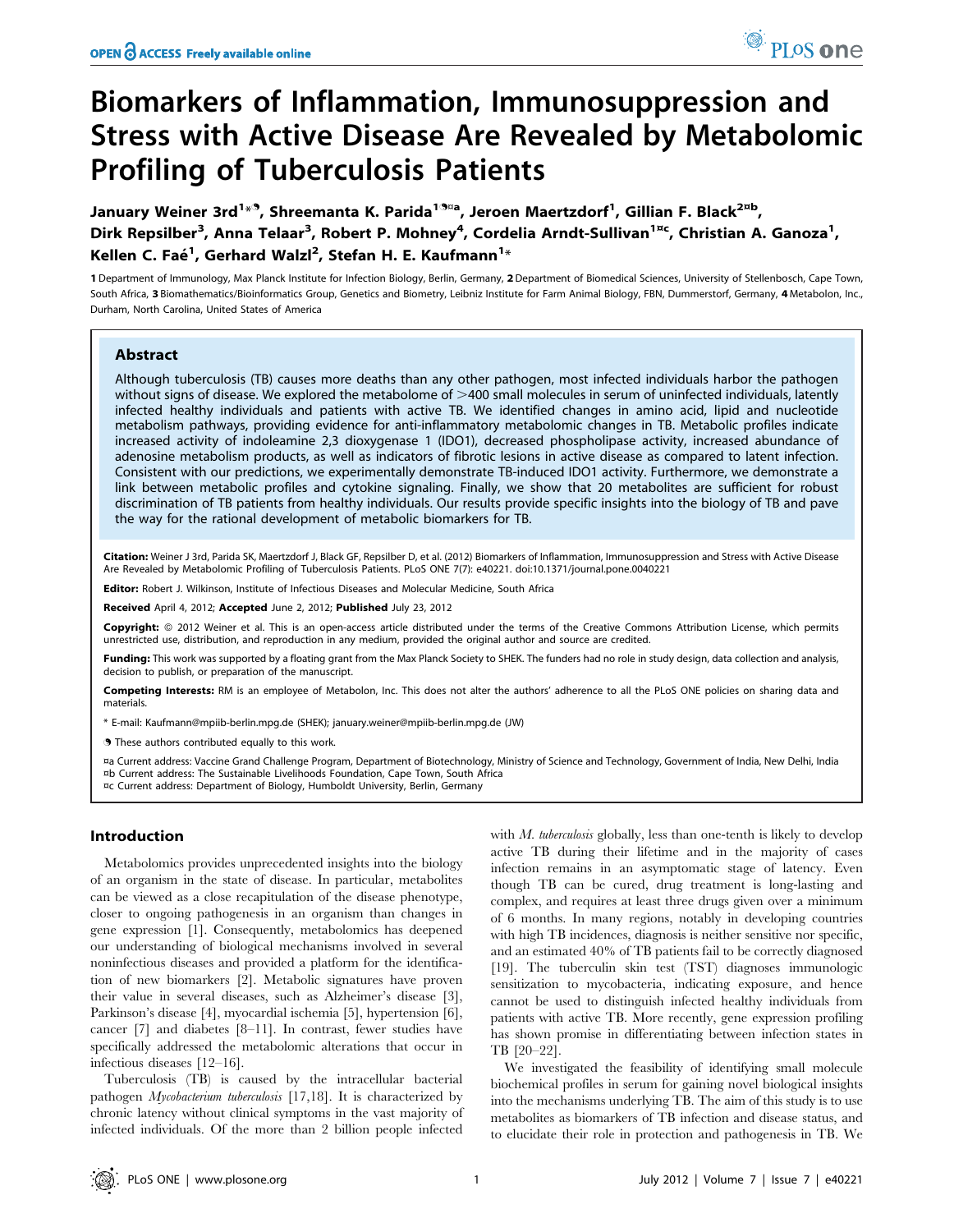acquired information on 428 distinct small molecules, including amino acids, short peptides, carbohydrates, fatty acids, nucleotides and cofactors, and compared the characteristic metabolomic profiles of three groups: (i) healthy M. tuberculosis-uninfected controls (TST<sup>-</sup>), (ii) latently M. tuberculosis-infected healthy individuals (TST<sup>+</sup>), and (iii) patients with active TB (TB<sup>active</sup>; see Table S1).

We defined several remarkable differences between the metabolic profiles of healthy subjects and TB patients, including lower relative abundances of amino acids, medium-chain fatty acids and lysophosphatidylcholines (LPCs), higher relative abundances of fibrinopeptides and adenosine degradation products inosine, hypoxanthine and ribose, as well other compounds, such as bile acids and uremic toxins. The observed differences and correlations between compound abundances allowed us to construct functional clusters and infer their biological significance in TB disease progression. In addition, we could identify a serum metabolomic biomarker set that distinguishes active TB from the two groups of healthy subjects, which is a necessary first step towards the use of metabolic biomarkers in TB diagnosis. We also found that distinct cytokine abundances in several instances correlated with the relative abundances of metabolites, indicating a functional link between these systems. Finally, we studied the role of tryptophan degradation by indoleamine 2,3 dioxygenase 1 (IDO1), a wellknown immunosuppressive mechanism. We revealed that IDO1 expression was upregulated in pulmonary lesions from mice suffering from experimental TB. Moreover, in vitro infection of macrophages and dendritic cells  $(DCs)$  with  $M.$  tuberculosis mirrored findings observed in serum.

## Results

# Test Groups Differ in the Relative Abundance of Several Metabolites

Differences in the abundance of small molecules in serum between the three study groups were determined by applying a ttest for each of the three possible comparisons  $(TST^{-}$  vs.  $TST^{+}$ , TST<sup>-</sup> vs. TB<sup>active</sup> and TST<sup>+</sup> vs. TB<sup>active</sup>), corrected for multiple testing at a significance threshold of 0.05. Results revealed significant differences for 176 compounds between the TB<sup>active</sup> group and the two healthy groups  $(\operatorname{TST}^-$  and  $\operatorname{TST}^+$ ; see Table S2 and Figure 1).

Among various other compounds, we found that several amino acids, such as histidine, cysteine, glutamine, tryptophan, citrulline and creatine, were at lower levels in the TB<sup>active</sup> group compared to the two control groups, and only some amino acids were increased in abundance (including kynurenine, phenylalanine and pyroglutamine) in the TB<sup>active</sup> group. Other identified compounds with markedly differentiated abundance between TST<sup>+</sup> and TBactive groups were sialic acid (N-acetylneuraminate), 3-carboxy-4-methyl-5-propyl-2-furanpropanoic acid (CMPF), inosine, xanthine, hypoxanthine, fibrinopeptide A, glucose, and mannose (Figure 2 and Table S2). Intriguingly, we also identified six metabolites that differed significantly between the two healthy control groups,  $TST^-$  and  $TST^+$  (inosine, hypoxanthine, glycylvaline, 5-oxoproline and two unidentified compounds; see Table S2, A and Discussion).

# Differences in Small Metabolites can be Used as Specific and Sensitive Biosignatures

To determine whether differences in metabolite abundance between any two of the three study groups could be efficiently exploited for building a sensitive biosignature of TB status, we applied random forests (RF) classification, a supervised machine

learning algorithm [23]. The  $TB<sup>active</sup>$  group could be sensitively and specifically distinguished from the other two groups, TST– and  $TST^+$  with a cross-validation error rate of 3.3%. Similar results were obtained for classification between the TB<sup>active</sup> group and each of the healthy groups separately. Classification between  $TST^-$  and  $TST^+$  groups was error prone (i.e., overall crossvalidation error rate of 41.3% and 32.6% for the two groups, respectively), due to highly similar metabolite profiles in these two groups of healthy individuals. Additional analyses revealed that less than 20 compounds sufficed for robust classification of  $TB<sup>active</sup>$ with a cross-validation error rate of approximately 3% (Figures S1 and S2; Tables 1, 2 and S3). For illustration purposes, 10 samples from the TST<sup>+</sup> and TB<sup>active</sup> groups were randomly assigned to a test set, and the remaining training set was used to repeat all calculations. As expected from error rates calculated by an external cross-validation procedure, no misclassifications occurred in the resulting data set (Figure S2).

Metabolomic signatures that correctly classified  $\mathrm{TB}^{\mathrm{active}}$  patients comprised distinct clusters, which provided deeper insights into pathogenic mechanisms of TB. We applied hierarchical clustering with correlations between profiles as a distance measure, and bootstrapping for statistical assessment of the quality of clustering. This method created a tree of metabolites, and at each tree node a p-value was obtained by bootstrapping. Consequently, statistical significance could be evaluated for each potential cluster. Using a p-value threshold of 0.05, we found 18 clusters with at least five compounds. Among these, 12 clusters were of biological interest as they contained at least one compound showing significant differences between the three study groups (Tables S2 and S5). Similar results were obtained using a substantially different method, sparse PLS discriminant analysis (SPLS-DA) [24].

#### Biological Significance of Discriminative Clusters

To understand the relationships between and within clusters, as well as to visually explore the underlying biological mechanisms, we constructed a network based on partial correlations between compounds. Group effects were removed such that compounds showing similar differences between groups, but no within-group correlation that would indicate a functional relationship, were not clustered together. For each compound, we fitted a linear model using the three study groups as a predictor variable and then used the residuals from this model to calculate the correlations between compounds. Based on these correlations, we constructed a network graph that can be explored visually (Figures 3 and S3).

In a first step, we validated our approach to identify functionally related compounds. We predicted that tightly coregulated compounds (e.g., a class of fatty acids) would form significant clusters. Consistent with this prediction, numerous groups of related compounds were reliably identified and grouped in tight clusters (see Table S5). For example, all medium-chain fatty acids (MCFAs) formed a uniform group of correlated biochemical compound profiles. Moreover, correct identification of functionally related compounds should allow close correlation of xenobiotics with their metabolites. Consistent with this prediction, degradation products of xenobiotics, including caffeine, stachydrine, salicylate and acetaminophen (Tylenol), were tightly correlated (Figures 3 and S3).

We labeled the clusters by the predominant pathway or type of metabolic compound found within the particular cluster (Table S4). Several of the clusters we identified included metabolic compounds that significantly differed between the study groups. Notably, we determined alterations in clusters of the following: amino acids, medium-chain fatty acids, carnitines, LPCs and fibrinopeptides. We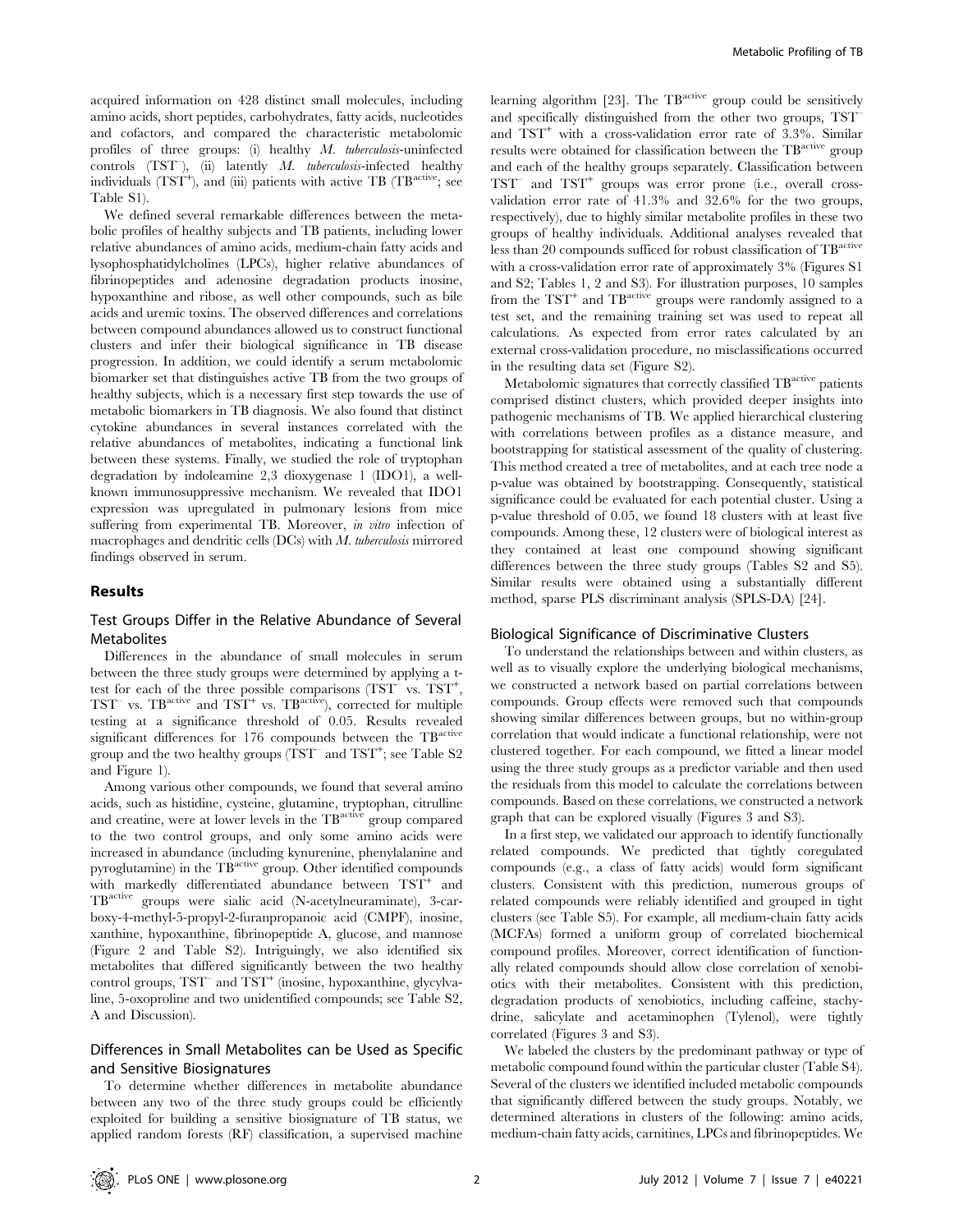

Figure 1. Examples of metabolite patterns in tuberculosis patients (TB<sup>active</sup>), healthy uninfected (TST<sup>-</sup>) and latently infected (TST<sup>-</sup>) individuals. (A) Changes in relative abundance of three exemplary small metabolites: fibrinopeptide A, inosine and kynurenine. Red line indicates sample mean, blue line indicates sample median. Stars indicate significant differences between profiles (result from t-test corrected for multiple testing; \*, p<0.05; \*\*, p<0.01; \*\*\*, p<0.001) (B) Correlation between abundance of inosine and abundance of hypoxanthine and choline. Colors and symbols denote study groups: grey squares, TST ; green circles, TST ; red triangles, TB<sup>active</sup>. Spearman correlation coefficients (rho) and corresponding p-values are given.

doi:10.1371/journal.pone.0040221.g001

did not find significant differences in the clusters of hormones, xenobiotics or long chain fatty acids (Table S5).

# Abundance of Metabolites is Linked to Immune Response

To determine whether there is a direct functional connection between serum abundance of metabolites and of immune mediators, we analyzed 35 cytokines/chemokines in 99 out of the 136 serum samples (note: sample number was reduced due to limited availability of aliquots). Significantly elevated serum

concentrations of granulocyte colony-stimulating factor (G-CSF), interferon-gamma (IFN- $\gamma$ ), interleukin 6 (IL-6), C-X-C motif chemokine 10 (CXCL-10), soluble alpha chain of the IL-2 receptor alpha (sIL2ra) and vascular endothelial growth factor (VEGF), as well as lower concentrations of macrophage-derived cytokine (MDC) were detected in TBactive patients as compared to the two healthy groups (Figure 4). Notably, several of the differentially abundant cytokines in the study anticorrelated significantly with serum metabolites. For example, IL-6, IP-10 and sIL2ra were significantly correlated with the amino acids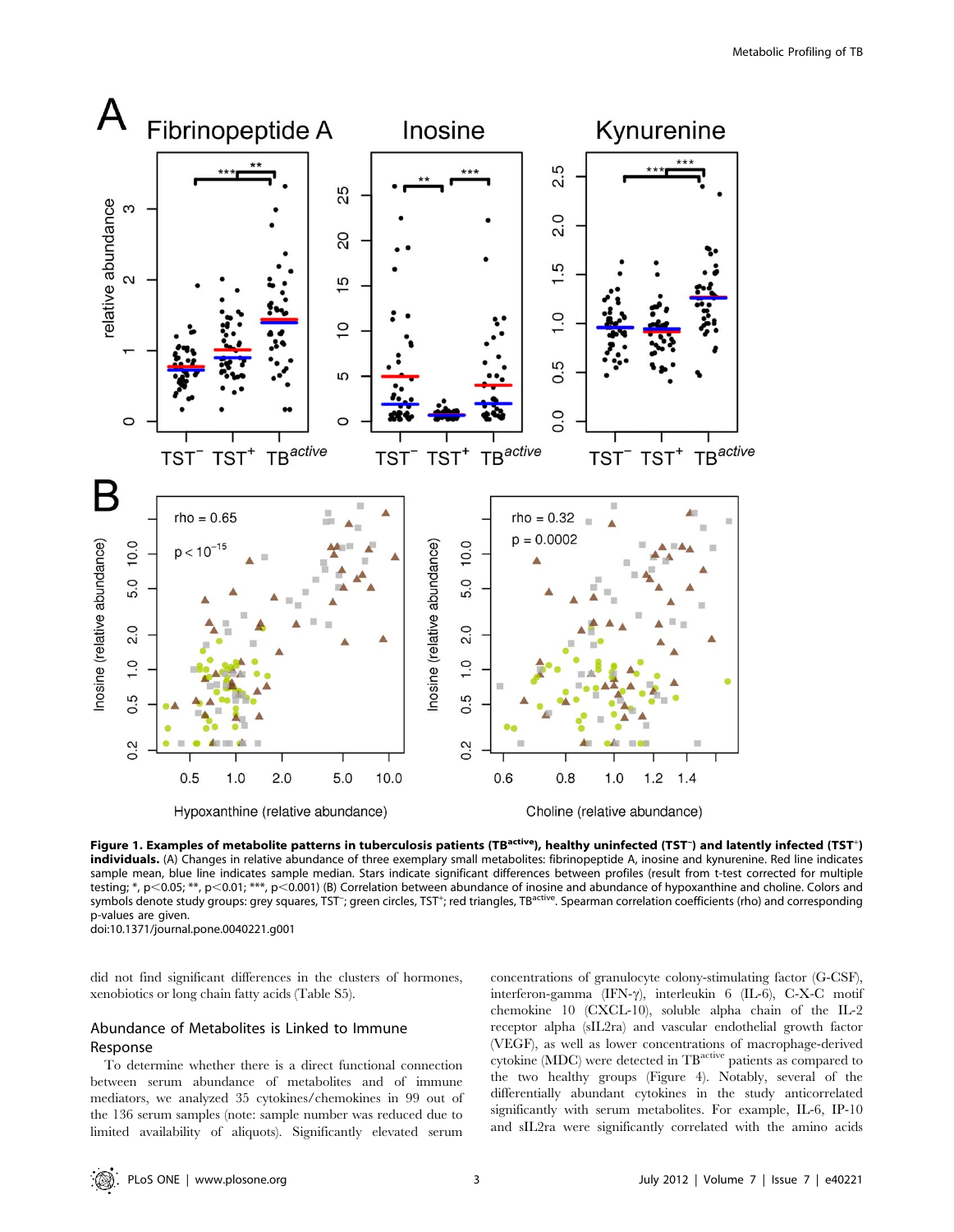

Figure 2. Heat map showing fold changes of small metabolic compounds in the three study groups, TB patients, healthy uninfected and latently infected individuals. Fold changes are relative to the average abundance in the TST group. Red indicates relative abundance higher than average in the TST– group; blue indicates relative abundance lower than average in the TST– group. Horizontal axis: samples belonging to the three study groups; vertical axis: top 50 compounds selected by variable importance in RF analysis, including compounds that could not be identified, but were strong predictors of sample status. Color bars above the heat map denote study groups: grey, TST-; green, TST<sup>+</sup>; red, TB<sup>active</sup>. See also Figure S2.

doi:10.1371/journal.pone.0040221.g002

tryptophan and glutamine ( $p<10^{-5}$ ,  $r < -0.3$ ). In total, out of 15,408 correlations between cytokines/chemokines and metabolic compounds tested, 211 significant correlations  $(p<0.05)$  remained after correction for multiple testing. We wanted to determine categories of metabolic compounds that frequently correlated with the abundances of cytokines and chemokines. To this end, we performed an enrichment analysis, which revealed significant enrichment of amino acids  $(p<10^{-6})$  and carbohydrates  $(p = 0.004)$ . Therefore, this establishes a link between changes in the metabolic profile and the cytokine response in TB.

# Increased IDO1 Activity and Kynurenine Production

Sera of TB patients were characterized by a significant increase in the abundance of kynurenine, a product of tryptophan metabolism. The enzyme IDO1 catalyzes the degradation of tryptophan to kynurenine, with well-established immunosuppressive effects in mammalian pregnancy [25,26], tumor resistance

[27,28], chronic infection [29–33] and autoimmune diseases [34]. Furthermore, IDO1 is critically involved in CD4 and CD8 effector T cell suppression, as well as in generation and activation of regulatory T cells [35,36]. Therefore, we decided to investigate the role of IDO and its metabolites in immunity against TB.

Consistent with elevated tryptophan degradation to kynurenine in TB, IDO1 protein was highly expressed in pulmonary lesions in mice suffering from experimental TB (Figure 5A). Human monocyte-derived DCs and macrophages strongly upregulated the expression of IDO1 after infection with  $M$ . tuberculosis; live bacteria induced stronger expression compared to heat-killed or irradiated bacteria (Figure 5B and C). In agreement with this finding, the enzymatic activity of IDO1, measured by the conversion of tryptophan to kynurenines by high-performance liquid chromatography (HPLC), was increased in infected host cells (Figure 5D and E). T cells stimulated with DCs pulsed with purified protein derivative (PPD) plus mycobacterial lipid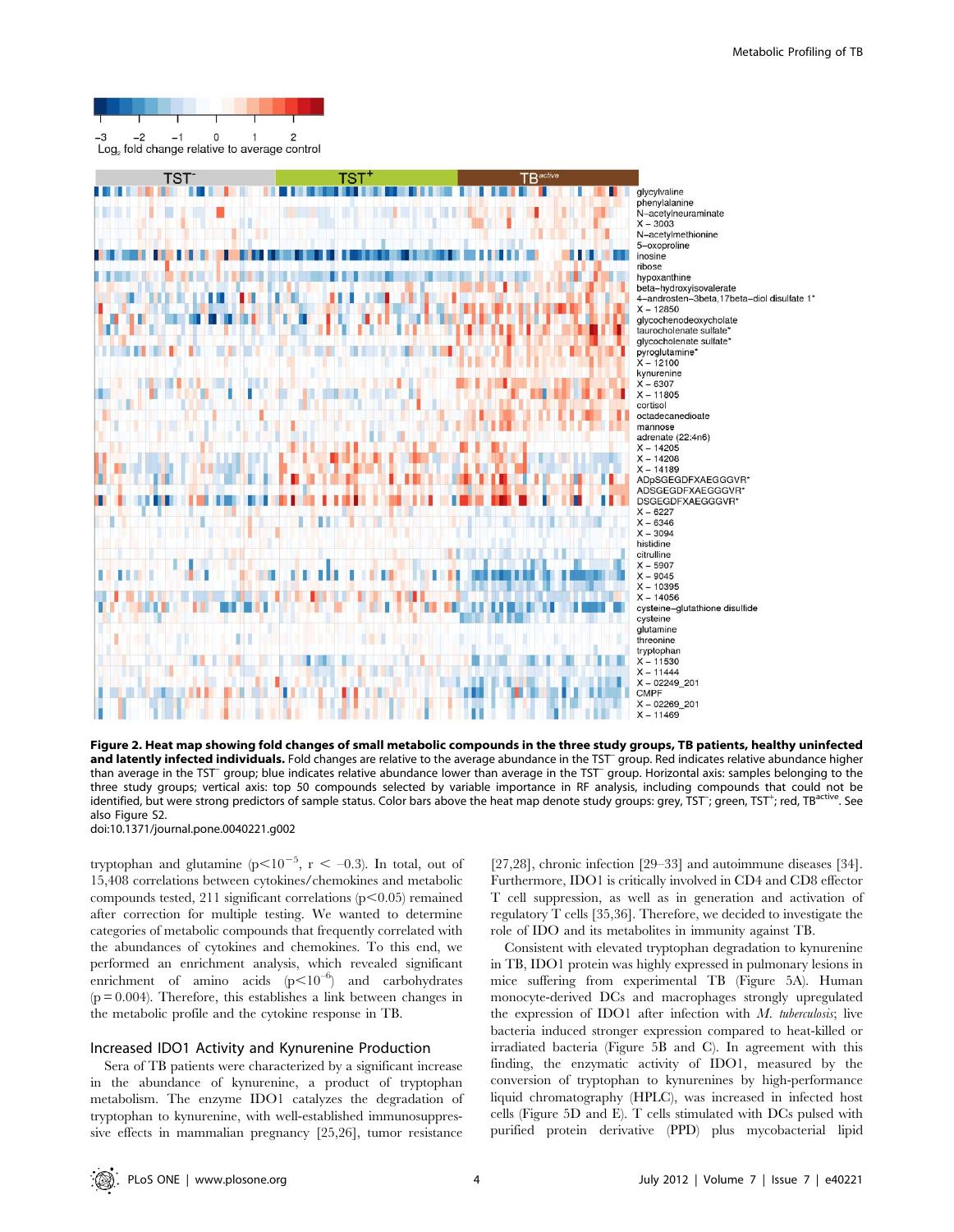Table 1. Confusion matrices showing the results of external cross-validation for random forests models of the discrimination procedure among the tuberculosis patients (TB<sup>active</sup>) and healthy uninfected (TST<sup>-</sup>) and latently infected (TST<sup>+</sup>) individuals using the full set of metabolites.

| Comparison                                                   | <b>Factual</b><br>class     |                  | <b>Model prediction</b> |                      | % Error |
|--------------------------------------------------------------|-----------------------------|------------------|-------------------------|----------------------|---------|
| TST <sup>-</sup> vs TB <sup>active</sup>                     |                             | $TST^-$          | TB <sup>active</sup>    |                      |         |
|                                                              | $TST^-$                     | 45               | 1                       |                      | 2.20    |
|                                                              | TRactive                    | $\overline{2}$   | 42                      |                      | 4.50    |
| TST <sup>+</sup> vs TB <sup>active</sup>                     |                             | $TST^+$          | TB <sup>active</sup>    |                      |         |
|                                                              | $TST^+$                     | 45               | 1                       |                      | 2.20    |
|                                                              | <b>TB</b> <sup>active</sup> | 1                | 43                      |                      | 2.30    |
| TST <sup>-</sup> , TST <sup>+</sup> and TB <sup>active</sup> |                             | TST <sup>-</sup> | $TST^+$                 | TB <sup>active</sup> |         |
|                                                              | $TST^-$                     | 28               | 16                      | $\overline{2}$       | 39.00   |
|                                                              | $TST^+$                     | 13               | 32                      | 1                    | 30.00   |
|                                                              | TB <sup>active</sup>        | 1                | $\overline{2}$          | 41                   | 7.00    |

Each of the three matrices shows the error rates in one classification model: A, TST– versus TB<sup>active</sup>; B, TST<sup>+</sup> versus TB<sup>active</sup>; C, classification model for all three study groups. The values in each row indicate how many of the samples from a given factual group were correctly classified by the model in an external crossvalidation bootstrapping procedure, and the respective error rates (%). See also Figures S1 and S2.

doi:10.1371/journal.pone.0040221.t001

(mannosylated lipoarabinomannan, ManLAM) and treated with the specific IDO1 inhibitor 1-methyl-DL-tryptophan (1-MT-DL) showed elevated proliferation compared to cells treated only with PPD and ManLAM. However, addition of kynurenine reversed this effect (Figure 5F), emphasizing the regulation of T cells by kynurenines.

# Discussion

Our analysis of several hundred serum small molecules has provided intriguing insights into the metabolomic status of three groups in M. tuberculosis infection: no M. tuberculosis infection  $(TST^-);$  *M. tuberculosis* latent infection  $(TST^+);$  and active TB disease (TST<sup>active</sup>). These metabolomic characteristics could be translated into a custom-made biosignature capable of discriminating healthy individuals with and without  $M$ . tuberculosis infection from TB patients.

In two recent studies, tissues from mice infected with M. tuberculosis [16] and lung granulomas from M. tuberculosis-infected guinea pigs [15] were profiled for metabolites using nuclear magnetic resonance (NMR). Although the number of metabolites profiled in these studies was significantly lower, several findings of these studies are congruent with our findings.

We applied a clustering procedure for groups of compounds that were functionally related. In each group, the compounds were significantly correlated, indicating their codependence on a specific metabolic process or systemic response. Consistent with this notion, several compounds expected to be present in a given group were significantly correlated. This procedure allowed us to

Table 2. The top 20 named metabolites identified in the random forests (RF) analysis as most important for discrimination between the  $TST^+$  and  $TB^{\text{active}}$  groups.

| <b>Biochemical name</b>                                 | Pathway                                                      | $TST^-$ | $TST^+$ | <b>TB</b> <sup>active</sup> |
|---------------------------------------------------------|--------------------------------------------------------------|---------|---------|-----------------------------|
| <b>Histidine</b>                                        | Histidine metabolism                                         | 1.11    | 1.14    | 0.79                        |
| Cysteine                                                | Cysteine, methionine, SAM and taurine metabolism             | 1.16    | 1.18    | 0.62                        |
| Threonine                                               | Glycine, serine and threonine metabolism                     | 1.14    | 1.24    | 0.85                        |
| Citrulline                                              | Urea cycle; arginine and proline metabolism                  | 1.14    | 1.14    | 0.70                        |
| Cysteine-glutathione disulfide                          | Glutathione metabolism                                       | 1.19    | 1.64    | 0.49                        |
| N-acetylneuraminate                                     | Aminosugars metabolism                                       | 1.16    | 0.84    | 1.81                        |
| Glycocholenate sulfate*                                 | Bile acid metabolism                                         | 0.94    | 0.94    | 1.99                        |
| Inosine                                                 | Purine metabolism, (hypo)xanthine/inosine containing         | 4.98    | 0.75    | 4.01                        |
| Tryptophan                                              | Tryptophan metabolism                                        | 1.07    | 1.06    | 0.78                        |
| Mannose                                                 | Fructose, mannose, galactose, starch, and sucrose metabolism | 0.85    | 0.93    | 1.53                        |
| 3-carboxy-4-methyl-5-propyl-2-furanpropanoate<br>(CMPF) | Fatty acid, dicarboxylate                                    | 1.58    | 1.68    | 0.77                        |
| Phenylalanine                                           | Phenylalanine and tyrosine metabolism                        | 1.00    | 0.92    | 1.31                        |
| Pyroglutamine*                                          | Glutamate metabolism                                         | 1.07    | 1.06    | 2.13                        |
| Taurocholenate sulfate*                                 | Bile acid metabolism                                         | 0.93    | 1.04    | 2.63                        |
| Glutamine                                               | Glutamate metabolism                                         | 1.05    | 1.11    | 0.86                        |
| Octadecanedioate                                        | Fatty acid, dicarboxylate                                    | 0.58    | 0.59    | 1.26                        |
| Urea                                                    | Urea cycle; arginine and proline, metabolism                 | 1.14    | 1.22    | 0.88                        |
| Gamma-glutamylglutamine                                 | g-glutamyl                                                   | 0.93    | 1.25    | 0.63                        |
| Glycylvaline                                            | Dipeptide                                                    | 1.97    | 0.67    | 2.40                        |
| Aspartate                                               | Alanine and aspartate metabolism                             | 1.34    | 0.89    | 1.69                        |

RF analysis indicates that 20 variables are sufficient for a robust classification. For a complete list including the compounds that could not be uniquely identified, see Table S2. Numbers correspond to the relative abundance of a given metabolite in the respective group. The significance of differences in abundances is shown in Table S1.

doi:10.1371/journal.pone.0040221.t002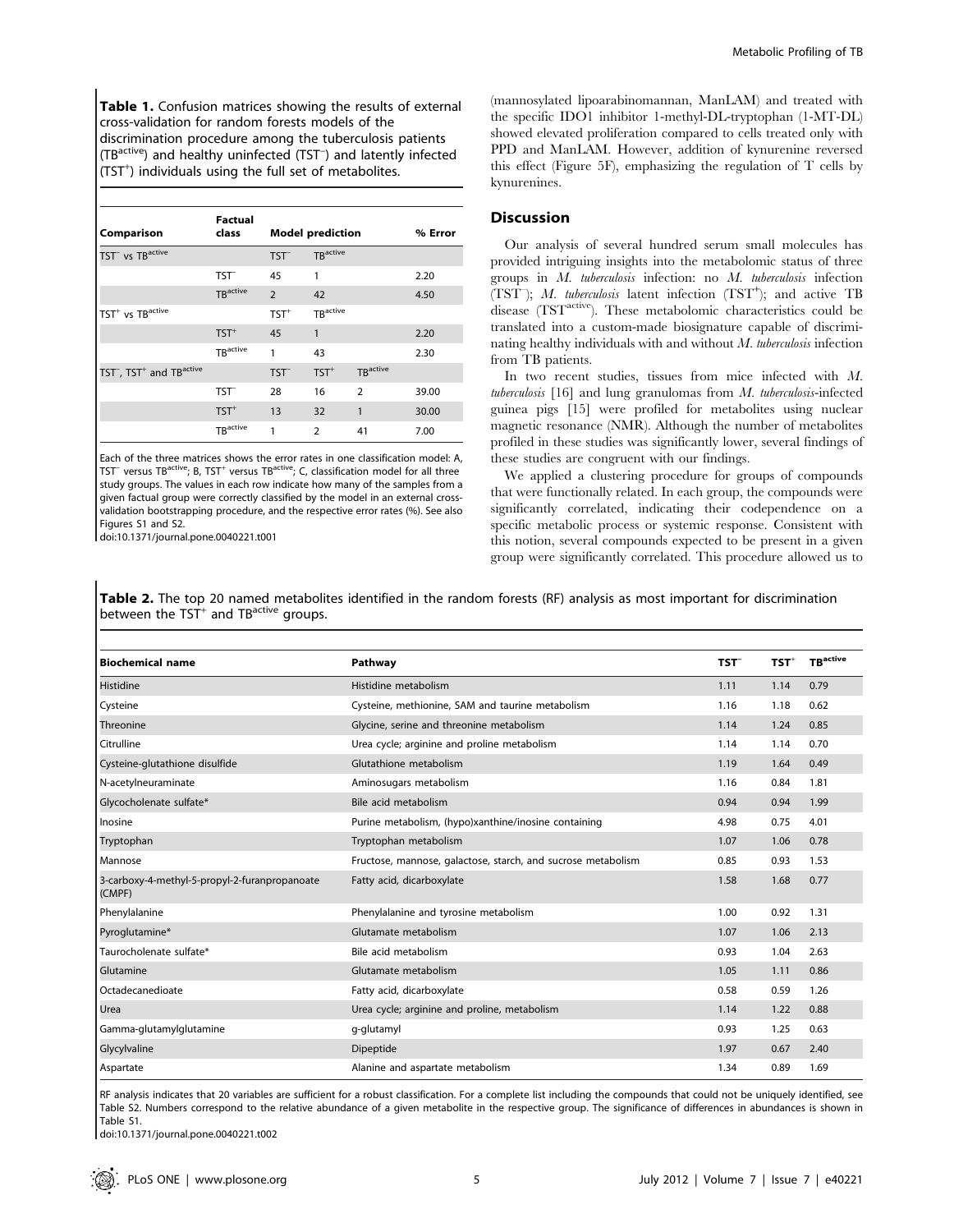

Figure 3. Network showing functional relationships between the small metabolic compounds in TB patients, healthy uninfected and latently infected individuals. Nodes correspond to metabolites; edges correspond to statistically significant correlation between residual small metabolite profiles corrected for study classes. Colors correspond to differences between the TST<sup>+</sup> and classes (see Figure S3 for additional comparisons). Color intensity indicates significance of difference with darker colors corresponding to more significant differences. Metabolites with adjusted p value >0.05 are not colored. Line thickness corresponds to the absolute Spearman correlation coefficients corrected for groups (see Methods). See also Figure S3. doi:10.1371/journal.pone.0040221.g003

link additional compounds that were not predicted to form a cluster. Notably, in many cases, differential abundance of serum metabolites between the different study groups could not be directly attributed to specific metabolic pathways. The presence of metabolic compounds in serum is rarely a simple consequence of metabolic processes within cells, but rather the result of a complex interplay between different parameters, such as unique metabolic and secretory features of cells in different organs. In the following, we discuss the most prominent metabolite clusters in the context of their biological relevance and their potential as custom-tailored biosignatures for TB.

#### Tryptophan and Kynurenine

In the TB<sup>active</sup> group, but not in the TST<sup> $-$ /+</sup> groups, kynurenine and its derivative, 3-hydroxykynurenine were elevated. The activity of IDO1, an enzyme that converts tryptophan to kynurenine, is increased under various inflammatory conditions resulting in heightened abundance of kynurenines [37]. Therefore, increased serum concentrations of kynurenines suggest upregulation or increased IDO1 activity in the TB<sup>active</sup> group.

We tested the hypothesis that increased IDO1 activity is a direct consequence of stimulation of immune cells by M. tuberculosis and that this increased enzymatic activity leads to an increased level of kynurenines. We identified IDO1 in situ in granulomatous lesions obtained from the lungs of mice suffering from experimental TB. Furthermore, we observed elevated levels of IDO gene expression and enzymatic activity in human DCs and macrophages upon infection with  $M$ . tuberculosis (Figure 5B–E). Finally, we demonstrate human T cell regulation by kynurenines in TB (Figure 5F). These findings support the immune regulatory function of the active catabolites generated by the increased degradation of tryptophan during TB, suggesting that the tryptophan degradation pathway controlled by IDO1 is involved in the pathogenesis of this disease.

Increased abundance of kynurenine in serum from the TB<sup>active</sup> group was significantly correlated with similarly increased abundance of the immunosuppressive stress hormone cortisol  $(p<10^{-5}$ , r = 0.38). Glucocorticoids can activate IDO1 via glucocorticoid-induced tumor necrosis factor receptor (GITR) and protect against allergic bronchopulmonary aspergillosis [38]. Hence, the tryptophan catabolism pathway could be a mechanism by which corticoids exert immunosuppression [38]. Independently, in a recent publication, Suzuki et al. [39] found that serum IDO activity and kynurenine abundance is higher in TB patients.

#### Fibrinopeptide A

Three forms of fibrinopeptide A were significantly correlated and elevated in both  $TST^+$  and  $TB^{\text{active}}$  groups with highest abundance in TB patients. Tuberculous granulomas are walled off from the surrounding tissue by a fibrinous wall. Fibrin deposition in granulomas resulting in release of fibrinopeptides could explain the high serum abundance of fibrinopeptides in TB patients and latently infected individuals. Interestingly, in female members of the study groups, another short peptide corresponding to a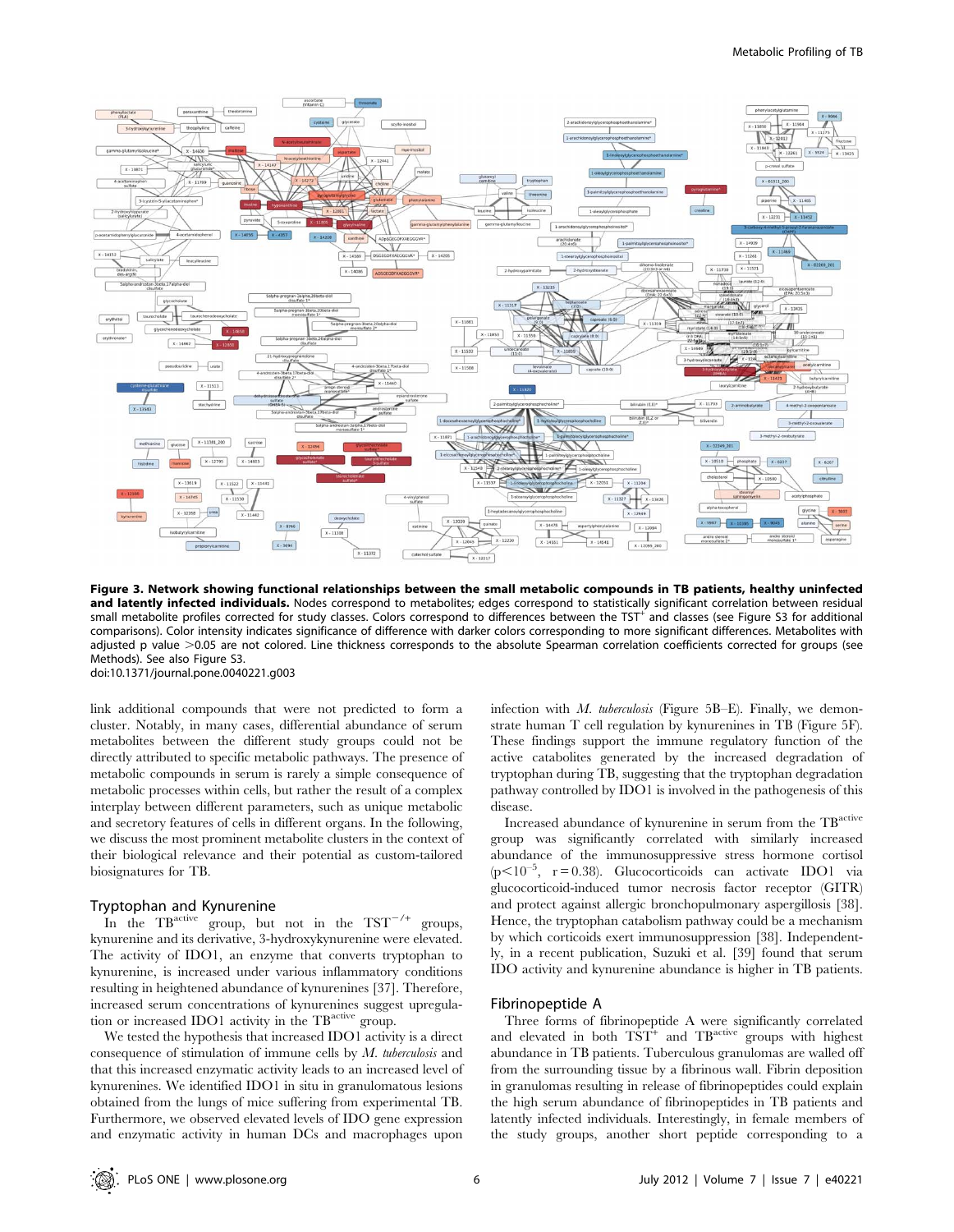

Figure 4. Abundance of cytokines and their correlation with selected metabolites in TB patients, healthy uninfected and latently infected individuals. (A) Strip charts showing abundances of eight cytokines that differed significantly between the study groups. Significance thresholds for a two-tailed t-test corrected for multiple testing: \*, p<0.05; \*\*, p<0.01; \*\*\*, p<0.001. Blue line indicates group median, red line indicates group mean. (B) Correlations between metabolic compounds and cytokines. Grey squares, healthy controls (TST ); green circles, latently<br>infected individuals (TST<sup>+</sup>); brown triangles, active TB patients (TB<sup>active</sup> doi:10.1371/journal.pone.0040221.g004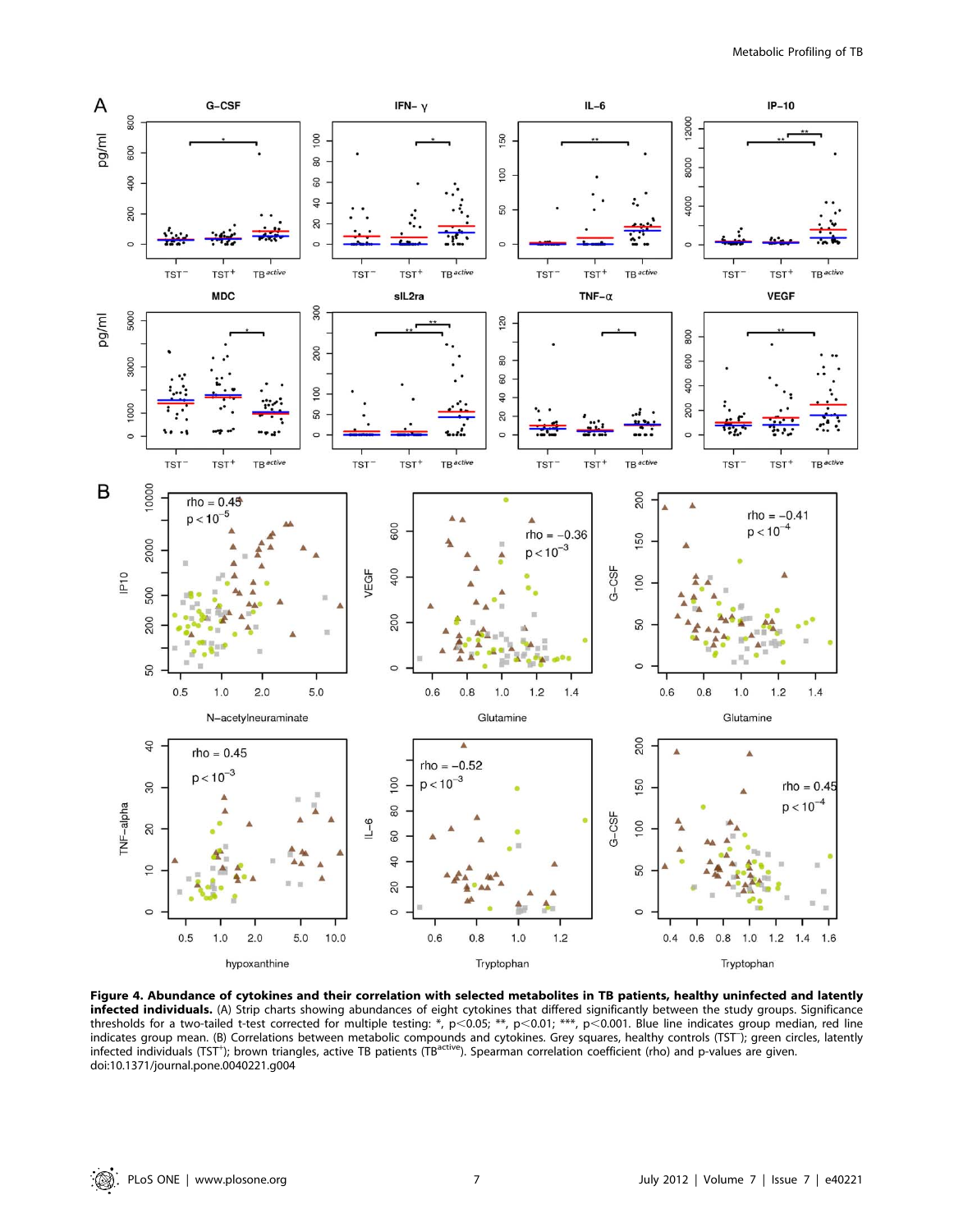Metabolic Profiling of TB



Figure 5. Demonstration of IDO1 expression and kynurenine production in response to *M. tuberculosis* infection and regulation of M. tuberculosis-specific T-cell responses by kynurenines. (A) Immunohistochemistry staining of formalin-fixed, paraffin-embedded tissue of a murine pulmonary TB lesion stained with anti-IDO polyclonal antibody; staining representative of lesions from five animals. Bar is equal to 200 nm. Human monocyte-derived dendritic cells (DCs) (B) and macrophages (C) were infected with M. tuberculosis H37Rv or stimulated with irradiated and heat-killed M. tuberculosis H37Rv for 24 h and indoleamine 2,3 dioxygenase 1 (IDO1) gene expression was measured by qPCR. Mean and standard deviation (SD) of fold-change IDO1 gene expression of one donor representative of four. Line indicates minimal significant fold change threshold equal to 1.5. DCs (D) and macrophages (E) were infected with M. tuberculosis H37Rv and cell culture supernatants were collected at indicated times for measurement of kynurenines by HPLC; kynurenine levels from uninfected controls were subtracted. Means and SD of four donors are depicted (C and D). Star indicates significance (p<0.05) in Friedman test.(F) Human monocyte-derived DCs were pulsed with purified protein derivative (PPD) and mannosylated lipoarabinomannan (ManLAM) and co-cultured for 4 days with autologous CFSE-labeled purified T cells (DC:T cell ratio 1:20) in the presence or absence of 1-methyl-DL-tryptophan (1-MT-DL) and 3-OH-kynurenine (Kyn). Cell proliferation was assessed by CFSE dilution using .<br>flowcytometry. Figure representative of three independent experiments (ANOVA F=4.1 for CD<sup>+</sup>CD4+ cells and F=3.3 for CD3+CD8+ cells, p<0.05). doi:10.1371/journal.pone.0040221.g005

fragment of the C3 complement component was correlated with fibrinopeptide A and found at significantly higher serum concentrations in TB<sup>active</sup> than in TST $\overline{S}$  and TST<sup>+</sup> groups.

## LPCs

One of the most prominent clusters in our analysis consisted of different LPCs, which were found at lower levels in the TB<sup>active</sup> group but did not significantly differ between  $TST^-$  and  $TST^+$ groups. A major source of LPCs is the proinflammatory phospholipase A2, as plasma concentrations of LPCs significantly correlate with the activity of this enzyme [40]. Lower levels of LPCs have been observed in some types of cancer [41,42], as well as in sepsis patients in whom lower LPC concentrations correlate with mortality [43]. Lower abundance of LPCs in TB patients could be mechanistically related to the finding that M. tuberculosis can induce macrophage apoptosis by inhibition of phospholipase

A2 [44]. In contrast, Somashekar et al. [15] found a signature for lipolysis in the lung granulomas from  $M$ . tuberculosis-infected guinearly pigs.

## Hypoxia Cluster

Inosine, hypoxanthine, ribose and xanthine formed one cluster, in which the compounds were present in high abundance in several individuals belonging to the  $TST^-$  and  $TB<sup>active</sup>$  groups, and uniformly low in abundance in the  $TST<sup>+</sup>$  group (Figure 1B). These compounds are part of the inosine breakdown pathway in which inosine is processed to hypoxanthine and ribose by the 5' nucleosidase, and hypoxanthine is subsequently oxidized to xanthine by xanthine oxidase. Inosine, hypoxanthine and ribose have been defined as biomarkers of hypoxia, hypoxemia and ischemic brain injury [45,46]. Inosine is a natural analog of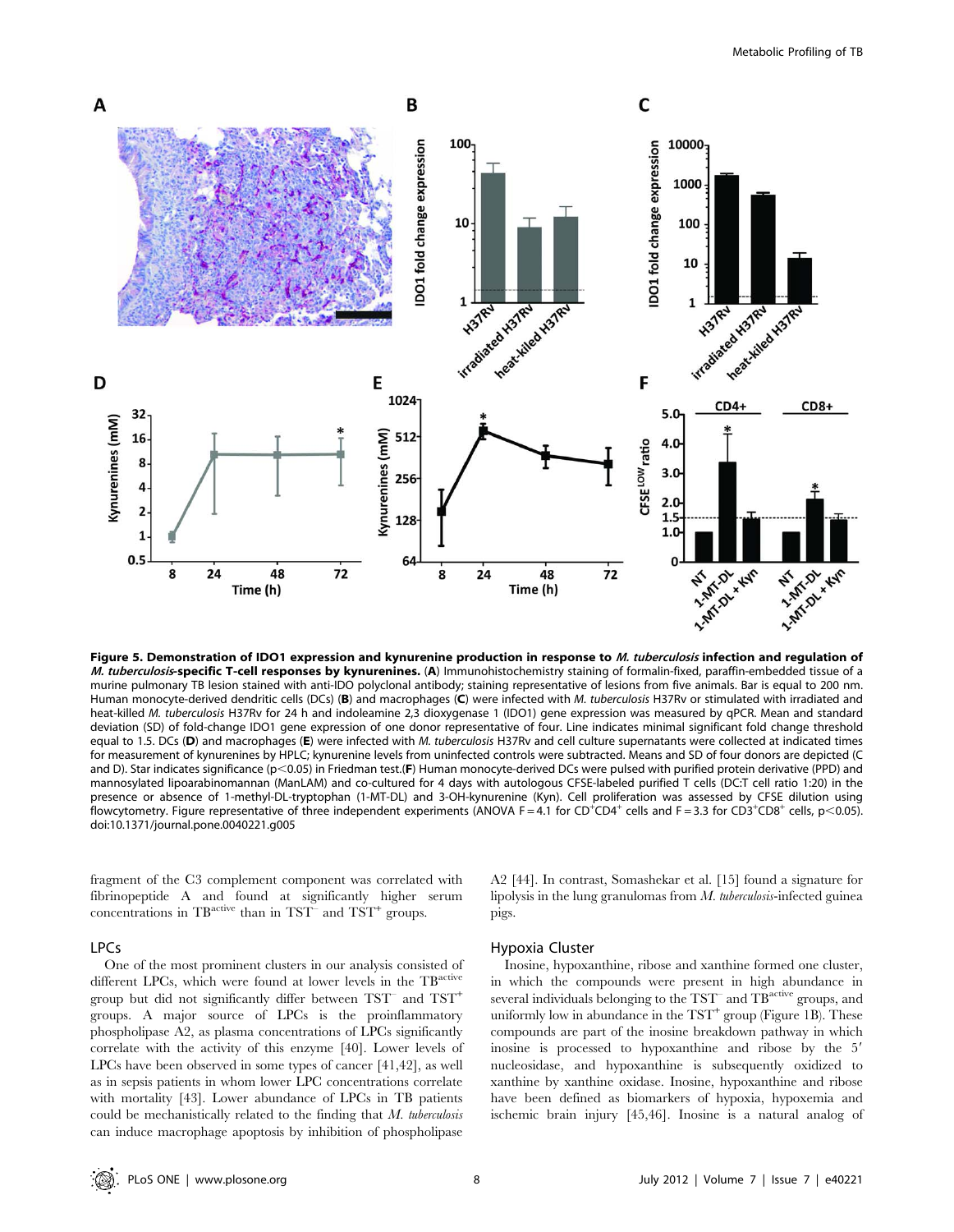thus decelerating inflammation. In tuberculous granulomas, hypoxia prevails and is thought to contribute to the containment of M. tuberculosis. An abundance of inosine catabolites in serum from the TB<sup>active</sup> group is consistent with this notion. Reasons for higher abundance of hypoxia biomarkers in serum of the TST<sup>-</sup> group as compared to the TST<sup>+</sup> group remain to be clarified. A high prevalence of current and previous smoking was previously reported in the study community [49]. Uniformly low serum concentrations of breakdown products of inosine in the TST<sup>+</sup> group argues against a major role of hypoxia in latent infection. Rather, since individuals with higher abundance of inosine are absent from the  $TST<sup>+</sup>$  group, but present in the TST– group, it is tempting to speculate that the occurrence of hypoxia is coincident with progression from latent infection to active TB disease. Notably, elevated serum levels of hypoxanthine have been also reported in severe childhood pneumonia [12]. Also, a hypoxia signature has been identified in lung granulomas of guinea pigs infected with  $M$ . tuberculosis [15] as well as in the organs of M. tuberculosis-infected mice [16].

Several other metabolites were correlated within the inosine pathway cluster. Methionine was present in serum at low abundance in the TB<sup>active</sup> group. The biochemical derivative of methionine, N-acetyl-L-methionine (NAM), was detected in more than one-third of both of the TB<sup>active</sup> and TST<sup>-</sup> groups, but was undetectable in the TST<sup>+</sup> group. The levels of methionine and NAM were inversely correlated. Although the physiological role of NAM during infection remains unclear [50], a relevant enzyme, methionine adenosyltransferase, is known to be regulated by hypoxia [51]. Choline abundance correlates significantly with abundance of inosine and xanthine, and is known to be a reliable biomarker in ischemia and acute coronary syndrome, released in the course of ischemic membrane damage and the activity of phopholipase D [37]. Lactate was found at higher levels in the TBactive group, coinciding with a previous finding in mice and possibly related to increased glycolysis in granulomatous inflammation [16].

# MCFAs

Eight to twelve carbon-containing MCFAs are absorbed into the bloodstream and primarily metabolized in the liver. MCFA serum concentrations were significantly reduced in the TB<sup>active</sup> group. Medium-chain triglycerides inhibit free radical formation and tumor necrosis factor-alpha (TNF-a) production [52]. Hence, our findings point to a role of MCFAs in protection against collateral damage caused by free radicals and TNF, which are essential elements of protective immunity against M. tuberculosis.

## Complement System Peptide

The peptide C3f is a breakdown product of the C3 component of the complement system, which is generated by the combined actions of factors I and H [53]. C3, a central molecule of the complement cascade, triggers a variety of important immunologic sequellae [54]. Elevated levels of C3f have been correlated with coronary disease and vascular events in women [55]. In our study, the peptide C3f was elevated in female members of the TB<sup>active</sup> group.

# Uremic Toxins

Significantly reduced serum concentrations in the TB<sup>active</sup> group of CMPF, 3-indoxyl sulfate (IS), hippurate and indole acetate, suggest uremic cytotoxic activity. Although these compounds have not been analyzed in the context of TB, uremic toxins have been related to vitamin D metabolism [56]. Vitamin D is involved in macrophage activation and has been described as critical for host defense against TB [57]. Reduced serum concentrations in TB patients could be explained by accumulation of respective metabolites in granulomas or by the assumption that vitamin D deficiency is directly related to elevated susceptibility in TB [58,59]. Moreover, uremic toxins can modulate apoptosis and promote neutrophil clearance [60].

## **Stachvdrine**

Stachydrine and putative demethylated stachydrine (X-11513) were correlated in serum abundance. Their average abundance was only insignificantly elevated in the TB<sup>active</sup> group. In-depth analysis of the data revealed marked differences amongst participants in this group with eight outliers showing highly elevated serum concentrations of these compounds, compared with only three outliers in the  $TST<sup>+</sup>$  group and four outliers in the TST– group.

Stachydrine and homostachydrine are plant alkaloids found, for example, in alfalfa (lucern, Medicago sativa). Stachydrine is also found in Capparis tomentosa (Woolly caper-bush), which is used as a traditional remedy in South Africa [61] for treatment of cough and chest pain. These findings emphasize the broad scope of metabolome analyses, which not only encompasses pathogen, host and microbiome metabolism, but also environmental factors such as drug intake.

# Cytokines Linked to Metabolic Changes

The serum levels of several cytokines that were significantly upregulated in samples from TB patients were significantly anticorrelated with the relative serum concentrations of a number of amino acids (see Figure4). The relative abundance of these amino acids was significantly reduced in the TB<sup>active</sup> group compared with  $TST^+$  and  $TST^-$  groups, whereas cytokines were found at elevated concentrations. However, also within the TBactive group these two classes of molecules were negatively correlated. This indicates that in patients with the strongest inflammation, amino acid abundance was diminished and IL-6 and other proinflammatory cytokines were elevated (see Figure 4).

Strongest negative correlations between amino acids and cytokines were observed for the amino acid glutamine. Glutamine is the most abundant amino acid in the body, but can become limiting under stress conditions [62], and consequently impair immune functions [63]. It is tempting to speculate that the observed increase in cytokine serum concentrations accompanied by decreased serum abundance of amino acids are indicators for disease progression in which the organism is gradually depleted of resources, resulting in cachexia. Indeed, the ratio glutamine/ glutamate indicates a risk for loss of mass [64]. We found that the glutamine/glutamate ratio in serum of TB<sup>active</sup> was significantly lower than in TST<sup> $-$ </sup> and TST<sup> $+$ </sup> groups (p $\leq$ 2 $\times$ 10<sup>-5</sup>).

The concentrations of G-CSF were significantly anticorrelated with the relative abundances of gamma-glutamyl glutamine and gamma-glutamyl leucine ( $p<10^{-3}$ , r < -0.55 in the TB<sup>active</sup> group). This could indicate an effect on gamma-glutamyl transpeptidase, known to be elevated in patients treated with G-CSF [65,66].

## Specificity of the Biosignature

Since the experimental groups tested did not include patients with diseases other than TB, we cannot ascertain the specificity of the resulting biosignature. It can be expected that several of the observed changes are the result of a general inflammatory process rather than a specific response to TB. Nonetheless, it is tempting to speculate that three clusters of compounds included a specific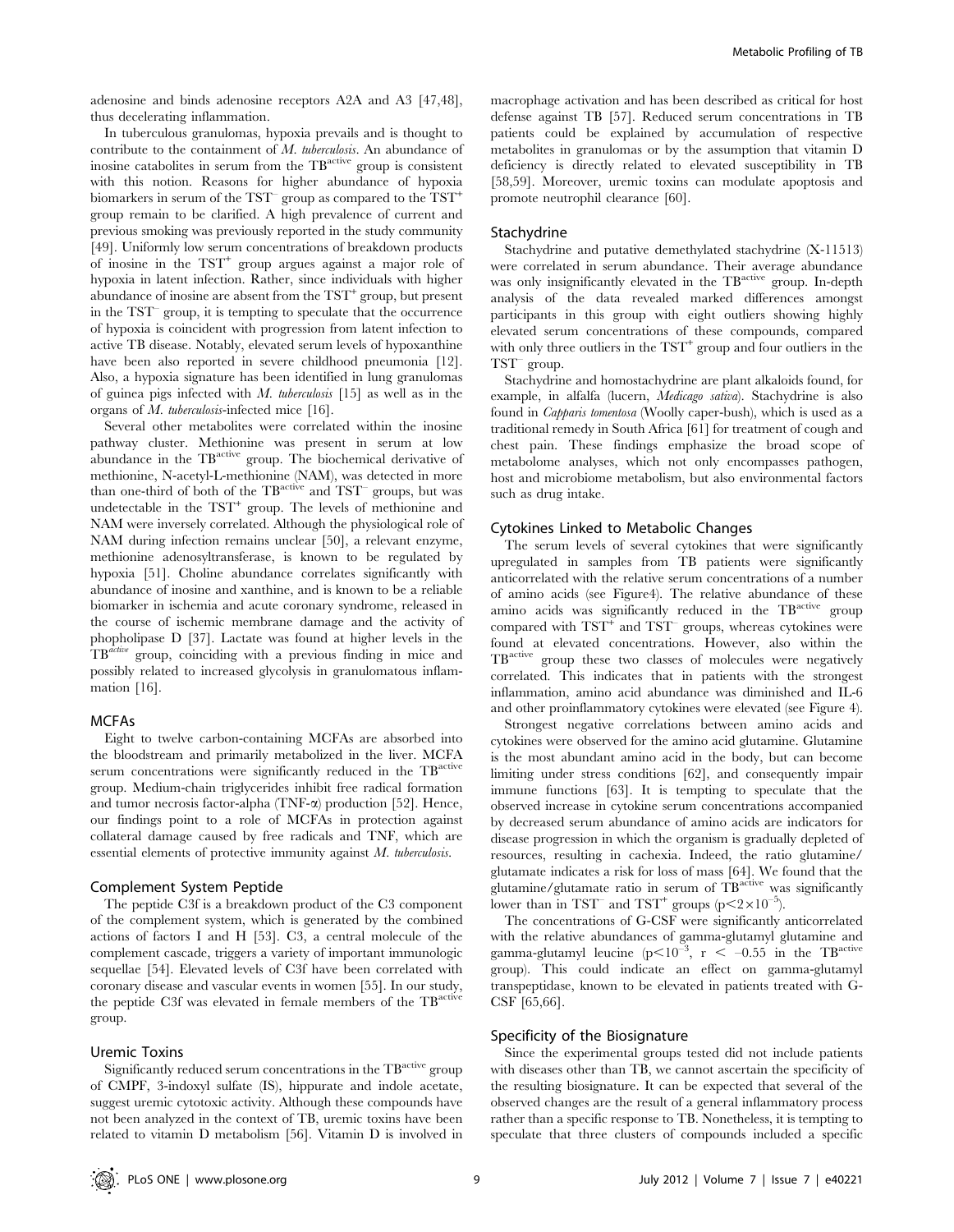profile. Both the inosine cluster and fibrinopeptide cluster revealed significant differences between the two healthy groups (TST– and TST<sup>+</sup> ), indicating that these effects are specific. Furthermore, we demonstrated that M. tuberculosis directly stimulates kynurenine production at the site of infection. We assume that this effect includes a specific pattern because it represents a direct response to the pathogen, although it has been described in other diseases, as well. In addition, TB is linked to general wasting (cachexia), which has been generally observed in TB and AIDS and less so in other infectious diseases. Therefore, there is reason to speculate that definition of a specific metabolite biosignature of TB is feasible.

# Concluding Remarks

TB is a chronic disease known to cause profound metabolic changes [67] as indicated by its various designations as wasting disease, consumption or phthisis in pre-antibiotic times. Metabolomics not only allows robust differentiation of patients with active TB from healthy individuals (be they M. tuberculosis-infected or not), it also reveals remarkable differences in the metabolite profile between individual TB cases (see Figure 1A). In contrast, healthy individuals from both  $TST^-$  and  $TST^+$  groups were more homogeneous for the most discriminative metabolites.

Our study aimed at a better understanding of the biological processes operative during infection and disease in TB, and we identified several biological mechanisms that apparently play a major role. In addition, our study provides a first step towards the development of metabolomic-based diagnosis of TB. Moreover, understanding host metabolic processes during TB could ultimately inform individualized adjunctive therapy in combination with chemotherapy, notably, during prolonged treatment of patients with multidrug-resistant or extensively drug-resistant TB. Clearly, further development of a tailored biosignature suitable for TB diagnosis will require verification in independent cohorts and comparison with other pulmonary infectious diseases. Yet, our current analyses of several hundred metabolites has led to the definition of a signature comprising fewer than 20 metabolites for reliable discrimination between active TB and latently infected or uninfected healthy individuals, emphasizing the power of metabolomic profiling in TB. It is tempting to speculate that one day, metabolic signatures may be harnessed for the development of a simple and robust dipstick test for point-of-care diagnosis of TB.

# Methods

#### Ethics Statement

Human serum samples: the study was approved by the ethical committee of the University of Stellenbosch (Stellenbosch, South Africa) and written informed consent was obtained from all study participants. Human cell samples were obtained in accordance with the local ethical committee (Charite Ethikkommission, Berlin, Germany, EA1/200/08). Animal experiments were performed at the Max Planck Institute for Infection Biology in Berlin, Germany, and experimental protocols were approved by the State Office of Health and Social Affairs (Landesamt für Gesundheit und Soziales), Berlin, Germany.

# Specimens

Serum samples collected at the University of Stellenbosch, in Stellenbosch, South Africa comprised three groups: 46 healthy controls with no clinical signs of TB infection (TST– ), 46 latently infected subjects with no clinical signs of TB, confirmed by TST (TST<sup>+</sup> ) and 44 patients with clinical signs of pulmonary TB (TBactive; see Table S1). TB patients had the following symptoms:

cough for more than 2 weeks and at least two additional symptoms from the following: hemoptysis (coughing up blood), breathing difficulty, fever, night sweats, weight loss, chest pain, fatigue. All patients had two positive  $(\geq 1+)$  sputum smear stains for acid-fast bacilli (Auramine stain or Ziehl-Neelsen). In 24 out of the 34 patients a Mycobacteria Growth Indicator Tube (MGIT) culture was performed, was positive and was speciated for M. tuberculosis. All subjects were  $H\!I\!V^-$  and bacille Calmette–Guérin (BCG)vaccinated as infants, in accordance with the national vaccination program. Subjects were balanced between the groups with respect to age and gender. Clinically relevant information on patients is available in the Supplementary Data Archive S1. Samples were stored at  $-80^{\circ}$ C. At the time of sample collection, none of the TB patients was a recipient of TB treatment.

#### Sample Preparation

Samples were stored at  $-70^{\circ}$ C until processed. Sample preparation was carried out as described previously [68] at Metabolon, Inc. Briefly, recovery standards were added prior to the first step in the extraction process for quality control purposes. To remove protein, dissociate small molecules bound to protein or trapped in the precipitated protein matrix, and to recover chemically diverse metabolites, proteins were precipitated with methanol under vigorous shaking for 2 min (Glen Mills Genogrinder 2000) followed by centrifugation. The resulting extract was divided into four fractions: one for analysis by ultra high performance liquid chromatography-tandem mass spectrometry (UPLC-MS/MS; positive mode), one for analysis by UPLC-MS/ MS (negative mode), one for analysis by gas chromatography– mass spectrometry (GC-MS), and one sample was reserved for backup.

Three types of controls were analyzed in concert with the experimental samples: samples generated from a pool of human plasma (extensively characterized by Metabolon, Inc.) served as technical replicate throughout the data set; extracted water samples served as process blanks; and a cocktail of standards spiked into every analyzed sample allowed instrument performance monitoring. Instrument variability was determined by calculating the median relative standard deviation (RSD) for the standards that were added to each sample prior to injection into the mass spectrometers (median  $RSD = 10\%$ ; n = 30 standards). Overall process variability was determined by calculating the median RSD for all endogenous metabolites (i.e., non-instrument standards) present in 100% of the pooled human plasma samples (median  $RSD = 15\%$ ; n = 239 metabolites). Experimental samples and controls were randomized across the platform run.

#### Mass Spectrometry Analysis

Non-targeted MS analysis was performed at Metabolon, Inc. Extracts were subjected to either GC-MS [68] or UPLC-MS/MS [69]. The chromatography was standardized and once the method was validated, no further changes were made. As part of Metabolon's general practice, all columns were purchased from a single manufacturer's lot at the outset of experiments. All solvents were similarly purchased in bulk from a single manufacturer's lot in sufficient quantity to complete all related experiments. For each sample, vacuum-dried samples were dissolved in injection solvent containing eight or more injection standards at fixed concentrations, depending on the platform. The internal standards were used both to assure injection and chromatographic consistency. Instruments were tuned and calibrated for mass resolution and mass accuracy daily.

The UPLC-MS/MS platform utilized a Waters Acquity UPLC and a ThermoFisher LTQ mass spectrometer, which included an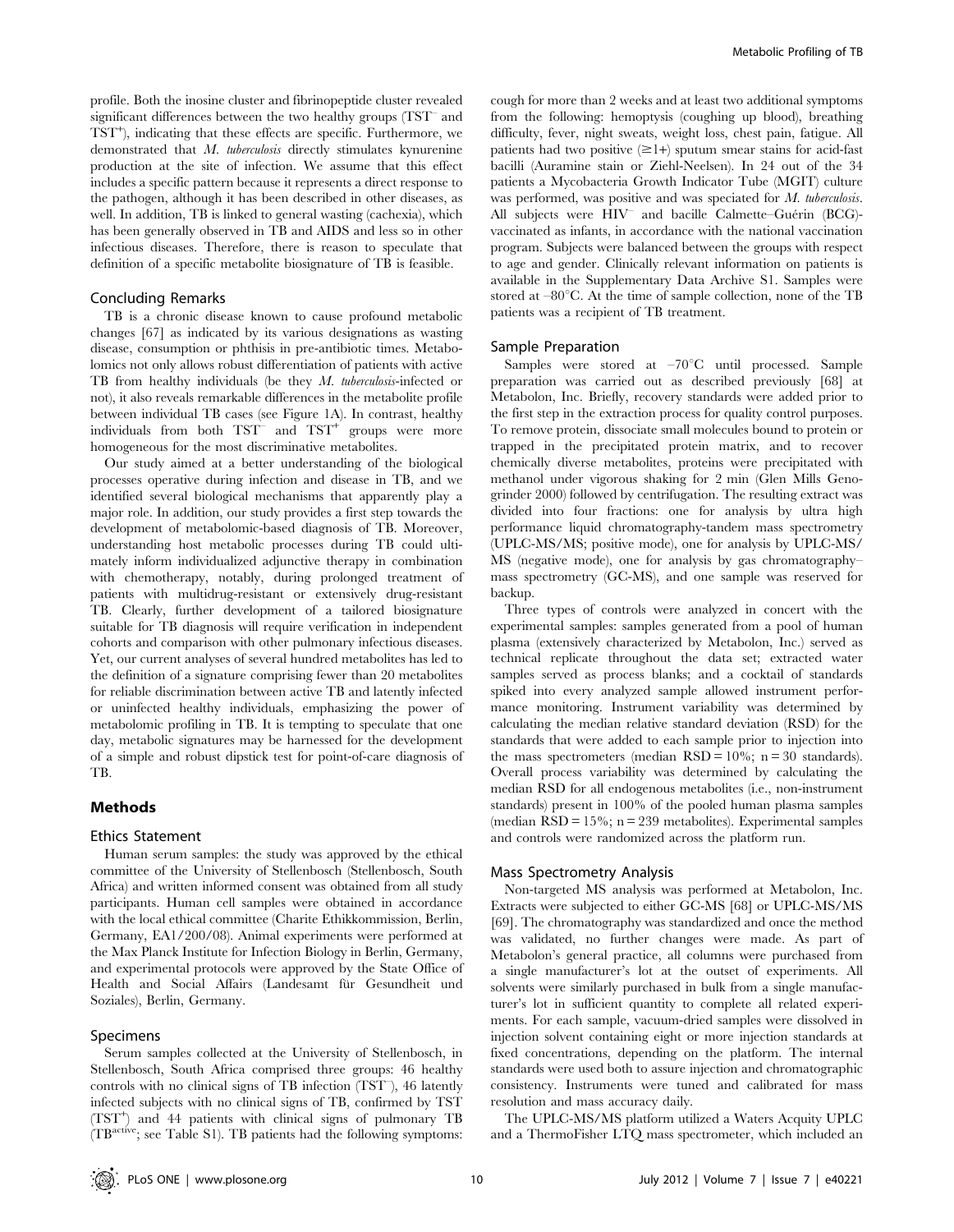electrospray ionization source and a linear ion-trap mass analyzer. The instrumentation was set to monitor for positive ions in acidic extracts or negative ions in basic extracts through independent injections. The instrument was set to scan 99–1000 m/z and alternated between MS and MS/MS scans. The scan speed was approximately six scans per s (three MS and three MS/MS scans). MS/MS scans were collected using dynamic exclusion, a process in which after an MS/MS scan of a specific m/z has been obtained, then that m/z is placed on a temporary MS/MS exclude list for a user-set period of time to allow greater MS/MS coverage of ions present in the MS scan because the instrument will not trigger an MS/MS scan of the same ion repeatedly. Extracts were loaded onto columns (Waters UPLC BEH C18-2.1 $\times$ 100 mm, 1.7  $\mu$ m) and gradient-eluted with water and 95% methanol containing 0.1% formic acid (acidic extracts) or 6.5 mM ammonium bicarbonate (basic extracts). Columns were washed and reconditioned after every injection.

The samples destined for analysis by GC-MS were dried under vacuum desiccation for a minimum of 18 h prior to being derivatized under dried nitrogen using bistrimethyl-silyltrifluoroacetamide. Derivatized samples were separated on a 5% phenyldimethyl silicone column with helium as carrier gas and a temperature ramp from  $60^{\circ}$  to  $340^{\circ}$ C within a 17-min period. All samples were analyzed on a Thermo-Finnigan Trace DSQ MS operated at unit mass resolving power with electron impact ionization and a 50–750 atomic mass unit scan range.

# Compound Identification, Quantification, and Data Curation

Metabolites were identified by automated comparison of the ion features in the experimental samples to a reference library of chemical standard entries that included retention time, molecular weight (m/z), preferred adducts, and in-source fragments as well as associated MS spectra and curated by visual inspection for quality control using software developed at Metabolon [70]. Identification of known chemical entities is based on comparison to metabolomic library entries of purified standards. Over 2,400 commercially available purified standard compounds have been acquired and registered into LIMS for distribution to both the LC/MS and GC/MS platforms for determination of their detectable characteristics. An additional 5,300 mass spectral entries have been created for structurally unnamed biochemicals, which have been identified by virtue of their recurrent nature (both chromatographic and mass spectral). These compounds have the potential to be identified by future acquisition of a matching purified standard or by classical structural analysis. Peaks were quantified using area under the curve.

## Multiplex Cytokine/chemokine Analysis

Cytokine and chemokine levels in serum were measured using a premixed 42-plex MILLIPLEX MAP Human Cytokine/Chemokine kit (Millipore GmbH, Germany) according to manufacturer's instructions. A total of  $25 \mu l$  of serum was analyzed for the presence of the following analytes: epidermal growth factor (EGF), eotaxin, fibroblast growth factor (FGF)-2, Flt3-L, fractalkine, G-CSF, granulocyte macrophage colony-stimulating factor (GM-CSF), GRO, IFN-α2, IFN-γ, IL-1a, IL-1b, IL-1ra, IL-2, IL-3, IL-4, IL-5, IL-6, IL-7, IL-8, IL-9, IL-10, IL-12p40, IL-12p70, IL-13, IL-15, IL-17, interferon-inducible protein (IP)10, monocyte chemotactic protein (MCP)-1, MCP-3, MDC, macrophage inflammatory protein 1-(MIP1)a, MIP1b, platelet-derived growth factor (PDGF)-AA, PDGF-AB/BB, RANTES, sCD40L, sIL2ra, transforming growth factor-alpha (TGF)- $\alpha$ , TNF- $\alpha$ , TNF- $\beta$  and VEGF. Cytokine and chemokine levels were measured on a

Luminex® 100/200TM system (Luminex Corporation, Austin, TX, USA).

# Experimental TB Infection and Histology

Animals (C57BL/6 mice, 8–12 weeks of age) were infected using a Glas-Col inhalation exposure system with  $M$ . tuberculosis  $H37Rv$  ( $\sim$ 250 colony forming units per mouse). The initial challenge dose was verified 24 h p.i. by plating complete lung homogenates onto Middlebrook 7H11 agar plates. For immunohistochemistry, fixed lung sections (2 µm) were de-waxed, rehydrated and subjected to antigen retrieval, blocking and exposed to goat polyclonal IDO antibody (LifeSpan Biosciences), followed by rabbit anti-goat alkaline phosphatase-conjugated secondary antibody. Alkaline phosphatase activity was visualized using new fuchsin (Dako). Sections were counterstained with hemalaun (Merck).

## Ex-vivo Human Cells

Human DCs and macrophages were generated from buffy coats obtained from healthy volunteers recruited at the German Red Cross (Deutsches Rotes Kreuz). Peripheral blood mononuclear cells were recovered from interphase of Ficoll gradient according to standard protocols. To obtain untouched monocytes, cells were subjected to negative MACS selection using the Monocyte Isolation Kit II (Miltenyi Biotec). Flow-through cells were collected and grown in complete RPMI1640 medium containing 800 U/ml hGM-CSF and 500 U/ml hIL-4 (Strathmann) for 7 days to obtain immature DCs. Macrophages were generated from CD14<sup>+</sup> cells by adherence to plastic culture flasks. For T cell assays, cells from healthy PPD<sup>+</sup> donors were used to obtain DCs and T cells. DCs were generated as previously described and CD3<sup>+</sup>CD4<sup>+</sup> and CD3<sup>+</sup> CD8<sup>+</sup> T cells were obtained by negative MACS selection according to manufacturer's instructions (Pan T cell Isolation Kit, Miltenyi).

## Kynurenine Detection

Cell culture supernatants from infected and stimulated cells (DCs and macrophages) were deproteinized and kynurenines and tryptophan concentrations were measured by high-performance liquid chromatography using a Waters reverse phase C-18 column with a photodiode array detector (Waters 996). IDO1 enzymatic activity was assessed as a direct function of kynurenine production [71].

## T Cell Assay

Monocyte-derived DCs treated with 1-methyl-tryptophan-DL (1-MT-DL) or with 1-MT-DL plus 3-OH-kynurenine (Kyn) and pulsed with PPD  $(10 \mu g/ml)$  and ManLAM  $(15 \mu g/ml)$  were cocultured with autologous T cells at a ratio of  $1:20$  ( $10^4$  DCs and  $2\times10^5$  T cells in triplicates). T cells were labeled with carboxyfluorescein diacetate succinimidyl ester (CFSE, CellTrace CFSE Cell Proliferation Kit, Molecular Probes) at 2.5 uM according to manufacturer's instructions. After 4 days of coculture, T cell proliferation was assessed by flow cytometry using anti-CD3, - CD4 and -CD8 monoclonal antibodies (all from BD) in combination with CFSE. Lymphocytes were gated based on forward and side scatter, and propidium iodide-positive cells were excluded from the analysis. The reduction in CFSE fluorescence intensity was analyzed on  $CD3^+CD4^+$  and  $CD3^+CD8^+$  gated cells. The ratio of proliferating to nonproliferating T cells was calculated and normalized to untreated controls. Data were analyzed by Anova with Dunnet's multiple comparison test.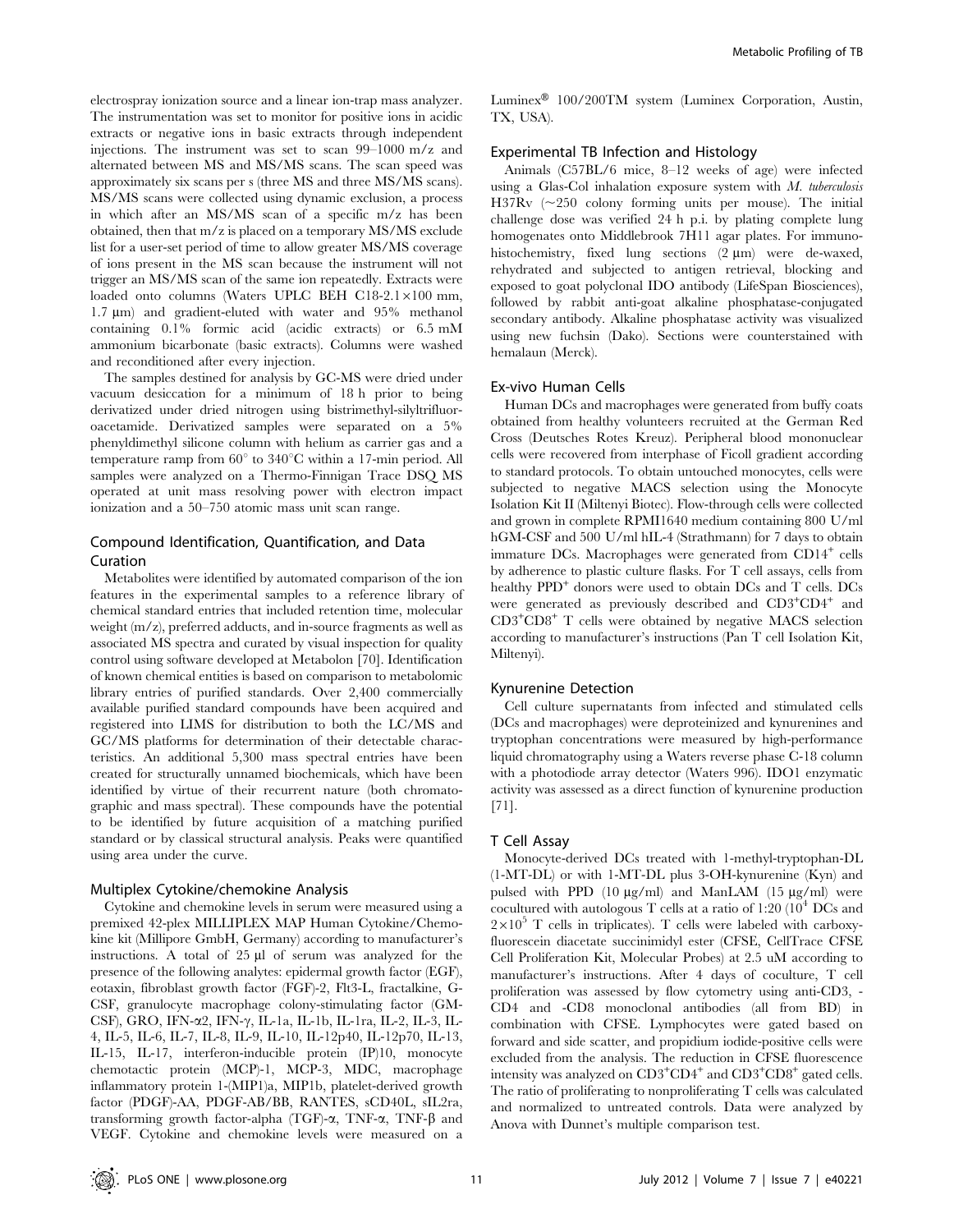# Quantitative RT-PCR

RNA was isolated with TRIzol (Invitrogen) and High Pure RNA Isolation Kit (Roche). cDNA was synthesized using the SuperScript III First-Strand Synthesis System and random hexamer primers (Invitrogen). RT-PCR was performed in triplicates using the ABIPRISM SDS 7900 system (Applied Biosystems). Fragments were amplified using the SYBR Green I Reaction Mix (Applied Biosystems) and specific primers for IDO1 (Hs\_IDO1\_1\_SG QuantiTect Primer Assay, Qiagen) and normalized to the expression of human acidic ribosomal protein (HuPO) housekeeping gene  $(F-5'-GCTTCCTGGAGGGTGTCCC-3';$ GGACTCGTTTGTACCCGTTG-3'). Threshold cycle values CT for each PCR product were determined using ABIPRISM SDS7900 software and  $\Delta$ CT values were calculated. Fold differences (FD) in expression levels between IDO1 and HUPO were calculated according to the formula  $FD = 2^{\Delta CT}$ .

# Statistical Analysis

Relative abundances of biochemical compounds obtained by MS were normalized using the aquantile normalisation method from the R package limma [72] and used as an entry point for further statistical analyses. For a general comparison, biochemical compounds with altered levels in the different groups (TST– ,  $TST^+$  and  $TB^{\text{active}}$  were obtained and compared using t-test and Wilcoxon sum rank test (see Table S2). Significant p values were adjusted for multiple testing using the Benjamini and Hochberg correction [73]. Also, several groups of biochemically similar compounds were tested in an ANOVA. Second, a RF classifier was used to identify biomarkers sufficiently distinct between groups. Functional linkage between different compounds was obtained by first fitting a simple linear model for each compound and subsequently calculating the correlation coefficient between the models' residuals applying a bootstrapping procedure. In the applied linear model  $Y = aX+b$ , where Y equals group classification (TST<sup>-</sup>, TST<sup>+</sup> and TB<sup>active</sup>) and X is the vector of the relative levels of the compounds. R scripts used to generate the data are available upon request. Significantly correlated compound profiles were used to infer clusters of functionally related small biochemical compounds. To explore the link between metabolic and cytokine profiles, we calculated Spearman correlation coefficients between the analyzed cytokine profiles and small metabolic compounds, and corrected for multiple testing. Next, to determine which categories of metabolic compounds correlated with cytokine and chemokine profiles, we performed an enrichment analysis using a hypergeometric test for the main categories of metabolic compounds (amino acids, carbohydrates, cofactors and vitamins, energy metabolism, lipids, nucleotides, peptides and xenobiotics).

## Classification Analysis

The predictive value of small metabolic compounds as biomarkers in TB diagnosis was estimated using a supervised machine learning algorithm [23], as implemented in the R package ''randomForest'' (RF) [74]. The run parameters selected for sensitivity were mtry  $= 50$  and ntree  $= 1,000$ . The classifiers were obtained for all three experimental groups as one data set, and in pairwise comparisons between each of the two groups as another data set. The findings were independently confirmed using SPLS-DA [24]. To estimate the number of variables needed for a robust classification, we applied an external leave-one-out (LOO) cross-validation. In each LOO round, one sample was removed from the data set. An RF model was constructed based on all variables, and the variables were sorted based on the importance from that model. Next, a series of secondary RF models were constructed based on the top 2, 3, 4, etc. variables

from the importance list. Each of these secondary models was then validated against the LOO sample. The results were summarized for each number of variables tested, and plotted on Figure S1.

# Clustering

Biochemical compounds were clustered using normalized relative compound levels and averaged hierarchical clustering, correlation-based distance and with bootstrapping implemented in the R package pvclust [75]. Clusters obtained for 10,000 bootstraps with approximately unbiased (AU) bootstrap confidence values  $>0.95$  were considered significant.

# Data Availability

Original data files and the generated clusters are available in the Supplementary Data Archive S1. All further data, cluster assignments, scripts and additional plots are available upon request.

# List of Abbreviations

1-MT-DL, 1-methyl-DL-tryptophan AU, approximately unbiased BCG, bacille Calmette-Guérin CFSE, carboxyfluorescein diacetate succinimidyl ester CMPF, 3-carboxy-4-methyl-5-propyl-2-furanpropanoic acid CXCL-10, C-X-C motif chemokine 10 DC, dendritic cell EGF, epidermal growth factor FGF, fibroblast growth factor GC–MS, gas chromatography–mass spectrometry G-CSF, granulocyte colony-stimulating factor GITR, glucocorticoid-induced tumor necrosis factor receptor GM-CSF, granulocyte macrophage colony-stimulating factor HPLC, high-performance liquid chromatography HuPO, human acidic ribosomal protein IDO1, indoleamine 2,3 dioxygenase 1 IFN-γ, interferon-gamma IL, interleukin IP, interferon-inducible protein LC–MSMS, liquid chromatography-tandem mass spectrometry LOO, leave-one-out cross-validation LPCs, lysophosphatidylcholines ManLAM, mannosylated lipoarabinomannan MCFA, medium-chain fatty acid MCP, monocyte chemotactic protein MDC, macrophage-derived cytokine MGIT, Mycobacteria Growth Indicator Tube MIP, macrophage inflammatory protein NAM, N-acetyl-L-methionine NMR, nuclear magnetic resonance PDGF, platelet-derived growth factor PPD, purified protein derivative RF, random forests sIL2ra, soluble alpha chain of the IL-2 receptor SPLS-DA, sparse PLS discriminant analysis TB, tuberculosis TBactive, patients with active TB TGF, transforming growth factor TNF, tumor necrosis factor TST, tuberculin skin test TST<sup>-</sup>, healthy M. tuberculosis-uninfected controls TST<sup>+</sup>, latently M. tuberculosis-infected healthy individuals

VEGF, vascular endothelial growth factor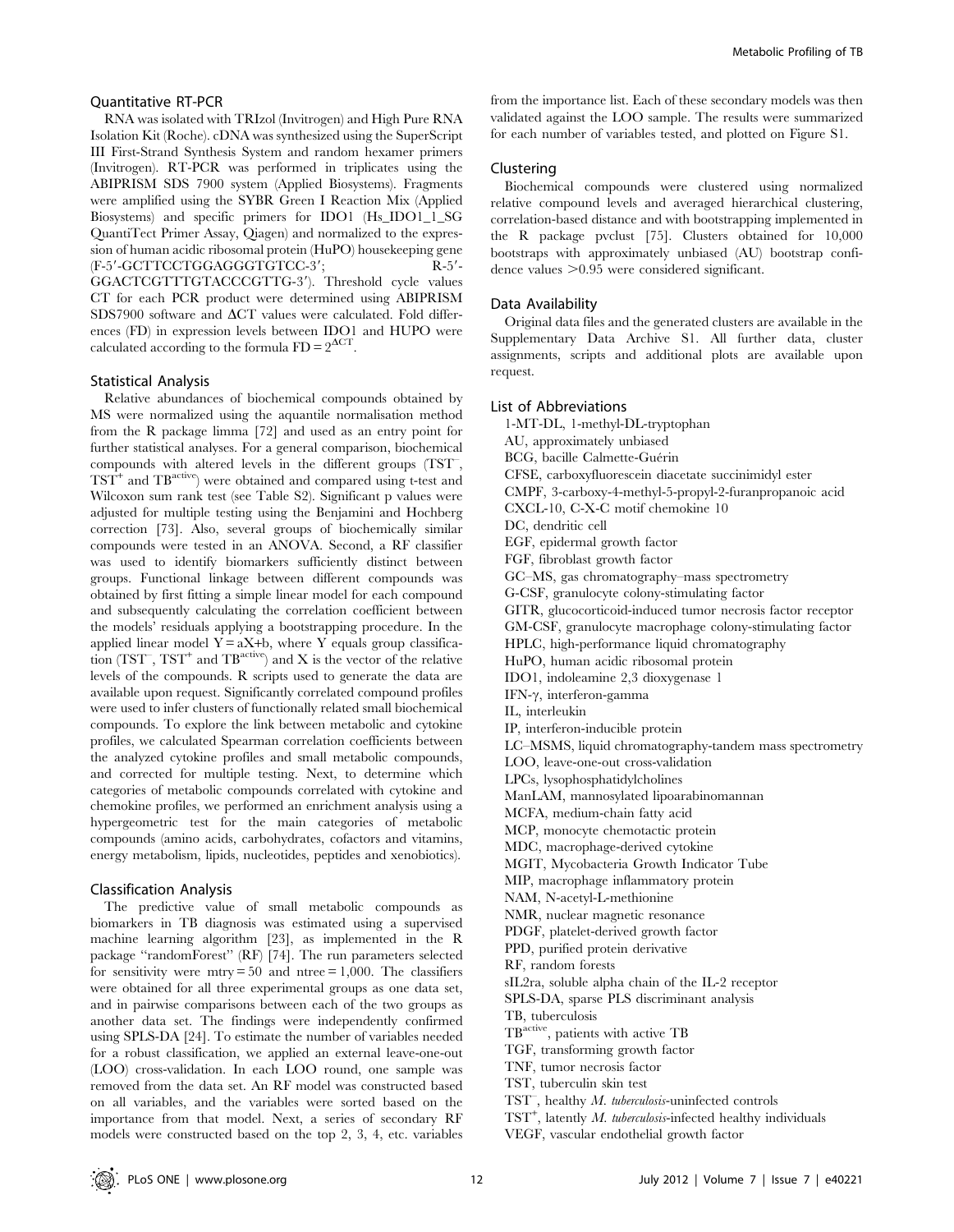# Supporting Information

Figure S1 Fifteen to twenty metabolites suffice to distinguish between TB patients and latently infected groups. Figure shows the decrease of the average classification error rate as a function of the number of different small metabolic compounds chosen for the classification. Error bars denote standard error of the mean of 50 re-sampling procedures. (TIF)

Figure S2 Heatmap showing relative levels of small metabolic compounds in TB patients  $(TB^{active})$  and latently infected individuals (TST<sup>+</sup>). For purposes of illustration, 10 profiles from each group were randomly assigned to a test set, and calculations were repeated for the remaining training set. Left, training-set levels; only 50 compounds selected by variable importance from the RF model were chosen. Right, test-set levels; all test set samples were correctly assigned to a study class.

(TIF)

Figure S3 Network showing functional relationships between the small metabolic compounds in TB patients, healthy uninfected and latently infected individuals. Nodes correspond to metabolites; edges correspond to statistically significant correlation between residual small metabolite profiles corrected for study classes. Colors correspond to differences between the TST<sup>–</sup> and  $TB^{active}$  (A), TST<sup>+</sup> and  $TB^{active}$  (B) or TST and  $TST<sup>+</sup>$  classes (C). Color intensity indicates significance of difference with darker colors corresponding to more significant differences. Metabolites with adjusted p value  $>0.05$  are not colored. Line widths correspond to the absolute Spearman correlation coefficients corrected for groups (see ''Methods''). Figure S3.A is the same as Figure 3 in the Manuscript and has been included here for completeness. (TIF)

# Table S1 Demographic characteristics of study subjects.

(DOCX)

Table S2 Significant differences between serum concentrations of small metabolic compounds between each

## References

- 1. Illig T, Gieger C, Zhai G, Römisch-Margl W, Wang-Sattler R, et al. (2009) A genome-wide perspective of genetic variation in human metabolism. Nat Genet 42: 137–141.
- 2. Kaddurah-Daouk R, Kristal BS, Weinshilboum RM (2008) Metabolomics: a global biochemical approach to drug response and disease. Pharmacol Toxicol 48: 653–683.
- 3. Han X, Holtzman M, McKeel DW Jr, Kelley J, Morris JC (2002) Substantial sulfatide deficiency and ceramide elevation in very early Alzheimer's disease: potential role in disease pathogenesis. J Neurochem 82: 809–818. 0997 [pii].
- 4. Bogdanov M, Matson WR, Wang L, Matson T, Saunders-Pullman R, et al. (2008) Metabolomic profiling to develop blood biomarkers for Parkinson's disease. Brain 131: 389–396.
- 5. Sabatine MS, Liu E, Morrow DA, Heller E, McCarroll R, et al. (2005) Metabolomic identification of novel biomarkers of myocardial ischemia. Circulation 112: 3868–3875.
- 6. Brindle JT, Nicholson JK, Schofield PM, Grainger DJ, Holmes E (2003) Application of chemometrics to 1 H NMR spectroscopic data to investigate a relationship between human serum metabolic profiles and hypertension. Analyst 128: 32–36.
- 7. Yang J, Xu G, Zheng Y, Kong H, Pang T, et al. (2004) Diagnosis of liver cancer using HPLC-based metabonomics avoiding false-positive result from hepatitis and hepatocirrhosis diseases. J Chromatogr B 813: 59–65.
- 8. Wang C, Kong H, Guan Y, Yang J, Gu J, et al. (2005) Plasma phospholipid metabolic profiling and biomarkers of type 2 diabetes mellitus based on highperformance liquid chromatography/electrospray mass spectrometry and multivariate statistical analysis. Anal Chem 77: 4108–4116.

two groups. A), differences between TST<sup>-</sup> and TST<sup>+</sup>; B), differences between TST<sup>-</sup> and TB<sup>active</sup>; C) differences between  $TST^+$  and  $TB^{active}$ . **p** denotes the p value from Wilcoxon rank sum test;  $q$  is the p value corrected for multiple testing using false discovery rate correction (Benjamini 1995). Only compounds for which the  $q$  value was smaller than 0.01 are shown. (DOCX)

Table S3 Top 50 compounds sorted by importance from the random forests analysis of biochemical compound discriminatory power between  $TST^+$  and  $TB^{active}$ . Compounds with names starting with an ''X'' could not be uniquely identified in the analysis. The columns  $TST^{-}$ ,  $TST^{+}$  and  $TB^{active}$ give the average relative abundance levels in the corresponding study groups. Top twenty compounds are sufficient to sensitively discriminate latent infection from active TB. See text for details. (DOCX)

Table S4 Significant clusters of small metabolic compounds containing at least five different members. (DOCX)

Table S5 Gender and age information for all samples. (DOCX)

Supplementary Data Archive S1 Archive contains all supplementary information in Excel format, compound network in Cytoscape format, and all relevant plots of individual compounds as a PDF document.  $(ZIP)$ 

#### Acknowledgments

We wish to thank Anca Dorhoi and Silke Bandermann for support, and Mary Louise Grossman for her commitment in editing and correcting this manuscript.

## Author Contributions

Conceived and designed the experiments: SHEK SKP JW RM. Performed the experiments: RM CAG KCF JM. Analyzed the data: JW CAS RM DR AT. Contributed reagents/materials/analysis tools: GW GFB. Wrote the paper: JW SHEK.

- 9. Yuan K, Kong H, Guan Y, Yang J, Xu G (2007) A GC-based metabonomics investigation of type 2 diabetes by organic acids metabolic profile. J Chromatogr B 850: 236–240.
- 10. Salek RM, Maguire ML, Bentley E, Rubtsov DV, Hough T, et al. (2007) A metabolomic comparison of urinary changes in type 2 diabetes in mouse, rat, and human. Physiological genomics 29: 99–108.
- 11. Suhre K, Wallaschofski H, Raffler J, Friedrich N, Haring R, et al. (2011) A genome-wide association study of metabolic traits in human urine. Nat Genet 43: 565–569.
- 12. Laiakis EC, Morris GAJ, Fornace AJ, Howie SRC (2010) Metabolomic analysis in severe childhood pneumonia in the Gambia, West Africa: findings from a pilot study. PloS one 5: e12655.
- 13. Wang Y, Utzinger J, Saric J, Li JV, Burckhardt J, et al. (2008) Global metabolic responses of mice to Trypanosoma brucei brucei infection. Proc Natl Acad Sci USA 105: 6127–6132.
- 14. Slupsky CM, Rankin KN, Fu H, Chang D, Rowe BH, et al. (2009) Pneumococcal pneumonia: potential for diagnosis through a urinary metabolic profile. J Proteome Res 8: 5550–5558.
- 15. Somashekar BS, Amin AG, Rithner CD, Troudt JL, Basaraba R, et al. (2011) Metabolic profiling of lung granuloma in Mycobacterium tuberculosis infected guinea pigs: ex vivo 1 H magic angle spinning NMR studies. J Proteome Res 10: 4186–4195.
- 16. Shin JH, Yang JY, Jeon BY, Yoon YJ, Cho SN, et al. (2011) 1H-NMR-based metabolomic profiling in mice infected with Mycobacterium tuberculosis. J Proteome Res 10: 2238–2247.
- 17. Lawn SD, Zumla AI (2011) Tuberculosis. Lancet 378: 57–72.